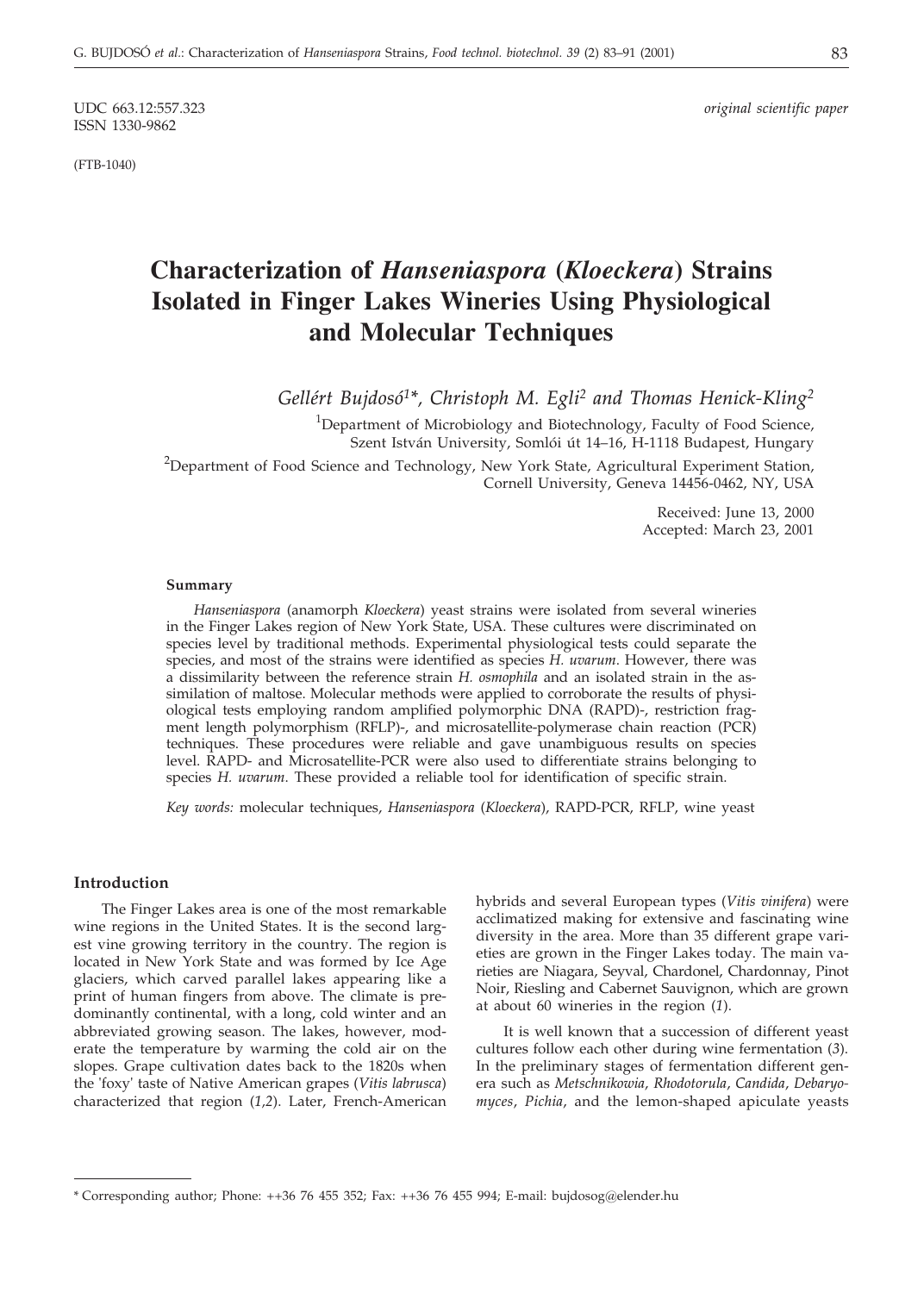*Hanseniaspora* (*Kloeckera*) are predominant. As the volume fraction of alcohol increases above 5–6 %, most of these strains are suppressed. Then, the more tolerant *Saccharomyces cerevisiae* strains take over and finish the process at approximately 11–12 % alcohol (*3–11*).

It is important to better understand the apiculate yeasts since they can cause great problems for wine- -makers, though there is also a possibility that this genus could contribute to wines producing desirable flavors. There are different methods based on conventional physiological identifications, *e.g.* the API 20C AUX system, API ATB 32C system, simplified identification key, microtitre tray and Biolog systems (*12–15*), which utilize mostly assimilation of diverse carbon and nitrogen compounds for characterization and discrimination of species and genera of different yeasts (*16,17*). Using these procedures, the results can be easily misinterpreted, in addition to being labor-intensive and time-consuming, and they are not specific for each species within genera (*18–23*). Furthermore, there are limitations in the identification of strains within species if, for instance, it is necessary to identify a strain for further examination.

However, other techniques employ the genetic information of microorganisms for characterization, applying different molecular methods developed over the last decade (*i.e.* karyotyping, nDNA/nDNA homology, sequencing). These techniques are useful for the identification and classification of yeasts and other microorganisms (*24–31*). Most commonly used among these methods is the random amplified polymorphic DNA (RAPD)- -polymerase chain reaction (PCR) technique (*23,32–35*). The restriction fragment length polymorphism (RFLP) of rDNA amplified with PCR is often applied as well (*34, 36–39*).

Only a few researchers have effectively used these methods for the identification and discrimination of yeasts within genera *Hanseniaspora* (*Kloeckera*) (*40–43*), although these methods are well established, and considered fast, accurate and dependable tools.

The aims of this research were *(i)* to isolate *Hanseniaspora* (*Kloeckera*) strains from uninoculated fermenting juice in different wineries in the Finger Lakes region using traditional methods, and *(ii)* to characterize them by physiological tests and different molecular techniques such as RFLP and RAPD-PCR. For this study, the simplified identification scheme, developed earlier for the separation and identification of strains of *Hanseniaspora* (*Kloeckera*), was used (*44*).

## **Materials and Methods**

### *Yeast strains*

The 17 yeast strains used in this study were isolated from 11 different wineries in the Finger Lakes region, NY, USA, and are listed in Table 1. Yeasts were grown on Phytone<sup>TM</sup> yeast extract agar plates at 25 °C (72 g L<sup>-1</sup>; Becton Dickinson, Cockeyville, MD, USA) and stored at 5 °C. Type strains of *Hanseniaspora uvarum* and *H. osmophila* were purchased from Centraalbureau voor Schimmelcultures (CBS Yeast Division, Baarn & Delft, The Netherlands) and used as reference strains (Table 1).

### *Morphological and physiological characteristics*

All the yeast strains were first grown on lysine agar 20 g L–1 wort agar (Difco Laboratories, Detroit, MI, USA); 11.75 g  $L^{-1}$  Yeast Carbon Base (Difco), 2.5 g  $L^{-1}$  L-lysine  $\cdot$ HCl (Sigma Chemical Co., St. Louis, MO, USA)]. A loopful of yeast from each culture was streaked on WL

Table 1. Reference and unidentified strains of genera *Hanseniaspora* (*Kloeckera*) used in the study

| Species, genera           | Origin                                                     |
|---------------------------|------------------------------------------------------------|
| Hanseniaspora uvarum      | Inst. Brewing, Tokyo, Japan                                |
| Hanseniaspora (Kloeckera) | Delaware, Wagner Vineyards <sup>1</sup>                    |
| Hanseniaspora (Kloeckera) | Chardonnay, Wagner Vineyards <sup>1</sup>                  |
| Hanseniaspora (Kloeckera) | Riesling, Wagner Vineyards <sup>1</sup>                    |
| Hanseniaspora (Kloeckera) | Gewurztraminer, Wagner Vineyards <sup>1</sup>              |
| Hanseniaspora (Kloeckera) | Seyval, Wagner Vineyards <sup>1</sup>                      |
| Hanseniaspora (Kloeckera) | Ravat, Wagner Vineyards <sup>1</sup>                       |
| Hanseniaspora (Kloeckera) | Ives, Lakewood Vineyards <sup>1</sup>                      |
| Hanseniaspora (Kloeckera) | Riesling, Hermann J. Wiemer Vineyard <sup>1</sup>          |
| Hanseniaspora (Kloeckera) | Chardonnay, Dr. Frank's Wine Cellars <sup>1</sup>          |
| Hanseniaspora (Kloeckera) | Gewurztraminer, Lameroux Landing Wine Cellars <sup>1</sup> |
| Hanseniaspora (Kloeckera) | Chardonnay, Prejean Winery <sup>1</sup>                    |
| Hanseniaspora (Kloeckera) | Ravat, Wagner Vineyards <sup>1</sup>                       |
| Hanseniaspora (Kloeckera) | Riesling, Glenora Wine Cellars <sup>1</sup>                |
| Hanseniaspora (Kloeckera) | Vignoles, Hunt Country Vineyards <sup>1</sup>              |
| Hanseniaspora (Kloeckera) | Riesling, Standing Stone Vineyards <sup>1</sup>            |
| Hanseniaspora (Kloeckera) | Cabernet Franc, Swedish Hill Vineyard <sup>1</sup>         |
| Hanseniaspora osmophila   | Bark of tree, København, Denmark                           |
| Hanseniaspora (Kloeckera) | Baco Noir, Fulkerson Vinery <sup>1</sup>                   |
|                           |                                                            |

\* Centraalbureau voor Schimmelcultures (CBS), Baarn & Delft, The Netherlands

<sup>1</sup> Isolated in Finger Lakes region, NY, USA; belongs to Cornell University, New York State Agricultural Experiment Station, Wine Research Program, USA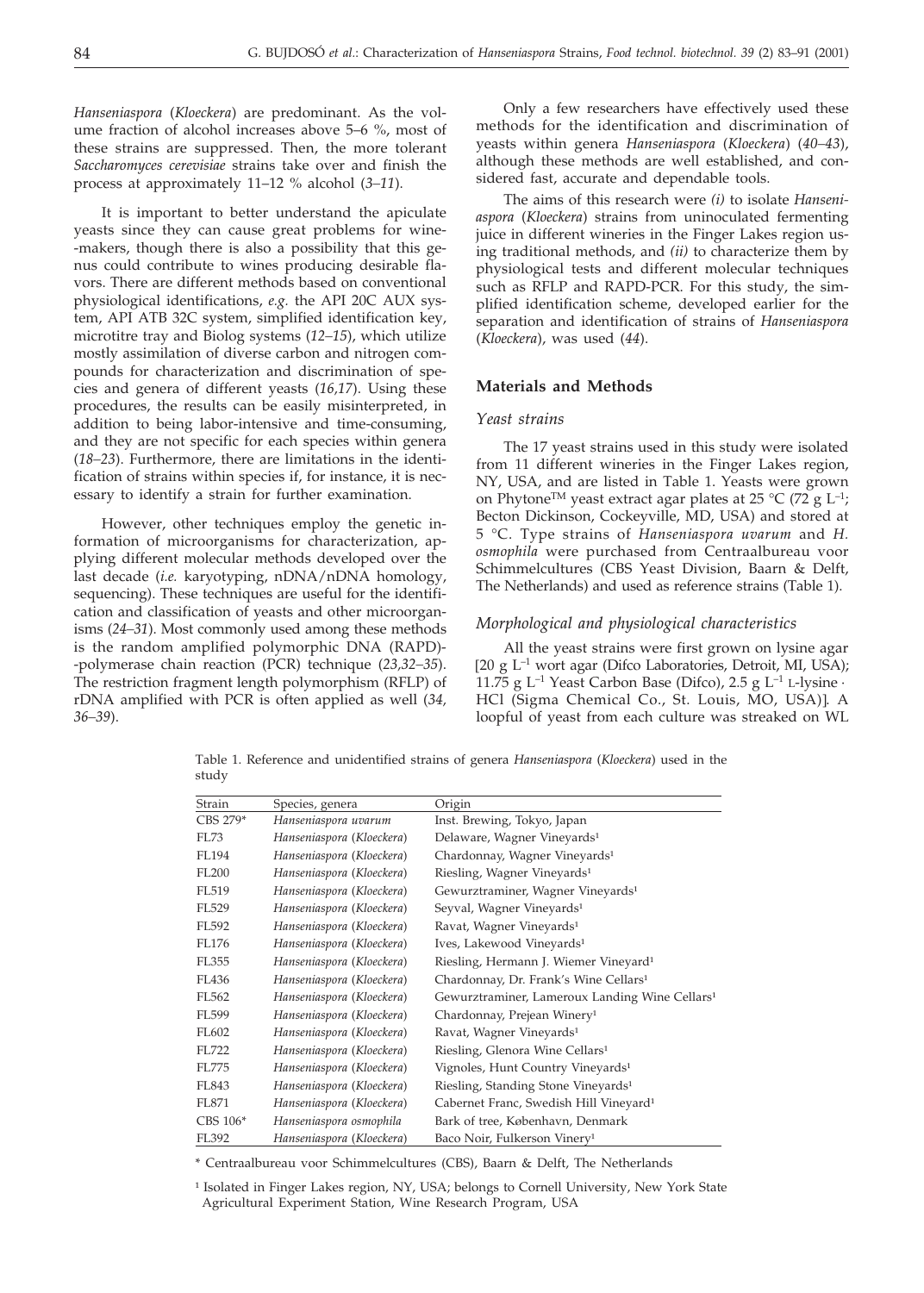selective agar (75 g  $L^{-1}$ ; Oxoid Ltd, Basingstoke, Hampshire, UK). *Hanseniaspora* (*Kloeckera*) yeast develops flat colonies with intense green color on this medium (*45*). Strains of *Hanseniaspora* (*Kloeckera*) were identified on species level by different physiological tests. All the media used in the identification were made as previously described (*16*). The physiological tests used in the identification procedure are shown in Table 2 (*17*). Identification included microscopic examination.

#### *DNA extraction*

DNA extraction was performed according to the method published earlier (*23*).

## *Amplification conditions for RAPD-PCR*

The 10-mer arbitrary primers were purchased from Operon Technologies (Alameda, CA, USA) and are presented in Table 3*.* The PCR reactions were performed in 25  $\mu$ L reaction mixtures containing 50 ng  $\mu$ L<sup>-1</sup> of DNA template, 18.05 µL of distilled water, 0.1 µL of *Taq* DNA polymerase (5 U; Fisher Scientific, Pittsburgh, PA, USA), 0.1  $\mu$ L of 100  $\mu$ M primer, 2.5  $\mu$ L of 10x Assay Buffer B (Fisher) 100 mM Tris-HCl, pH=8.3 (at 25 °C); 500 mM KCl], 2  $\mu$ L of 25 mM MgCl<sub>2</sub> and 1.25  $\mu$ L of 4 mM deoxynucleoside triphosphate (dNTP) mixture. The reaction mixtures were covered with  $17 \mu L$  of liquid wax (MJ Research, Watertown, MA, USA). Stratagene® Robocycler Gradient 40 (La Jolla, CA, USA) was used for DNA amplification with the following conditions: 94 °C for 1 min; 45 cycles at 94 °C for 1 min, 36 °C for 1 min, and 72 °C for 2 min; then one final extension at 72 °C for 8 min. After that,  $2.5 \mu L$  of  $10x$  loading dye (25 % Ficoll 400; 0.2 % bromophenolblue; 0.2 M EDTA, pH=8) was added to each reaction tube and loaded onto 1.5 % agarose gel (Molecular Biology Certified, Bio-Rad Laboratories, Hercules, CA, USA) containing  $3 \mu L$  of ethidium bromide (5  $\mu$ g mL<sup>-1</sup>). The DNA bands were measured with DNA Marker (100 bp), (Promega, Madison, WI, USA) and separated in an electrophoresis chamber (Bio-Rad) containing 1x TAE (40 mM Tris acetate, 2 mM EDTA) buffer with  $3 \mu L$  of ethidium bromide (5  $\mu$ g  $mL^{-1}$ ) by 2 h electrophoresis at 80 V. DNA bands were visualized under UV light (302 nm) and digitally photographed with a Gel Doc 1000 system (Bio-Rad).

## *Amplification conditions for ITS-PCR*

Primers ITS1 and ITS4 were used to amplify the 5.8S rDNA with two Internal Transcribed Spacers flanking it (*36,39*). The ITS primers were made by BioResource Center, Cornell University, Ithaca, NY, USA. Reaction mixture of 25  $\mu$ L was prepared with 50 ng  $\mu$ L<sup>-1</sup> of DNA template, 0.1 µL of *Taq* DNA Polymerase (5 U; Promega), 2.5 µL of 10x Reaction Buffer (Promega) (50 mM KCl; 10 mM Tris-HCl, pH = 9.0; 0.1 % Triton x-100),

Table 2. Physiological tests applied for identification and discrimination of yeast strains isolated in different wineries at Finger Lakes region, NY, USA

|                     | Tests for identification |                            |                    |                             |                             |                                |
|---------------------|--------------------------|----------------------------|--------------------|-----------------------------|-----------------------------|--------------------------------|
| Isolate<br>number   | Sucrose                  | Assimilation<br>of maltose | 2-keto-D-gluconate | Growth<br>at $37^{\circ}$ C | Cycloheximide<br>resistance | Experimental<br>identification |
| CBS 279*            |                          |                            |                    |                             |                             | H. uvarum                      |
| FL73, FL194, FL200  |                          |                            |                    |                             |                             | H. uvarum                      |
| FL519, FL529, FL592 |                          |                            |                    |                             |                             | H. uvarum                      |
| FL176, FL355, FL436 |                          |                            |                    |                             |                             | H. uvarum                      |
| FL562, FL599, FL602 |                          |                            | +                  |                             |                             | H. uvarum                      |
| FL722, FL775, FL843 |                          |                            | +                  |                             | ٠                           | H. uvarum                      |
| FL871               |                          |                            |                    |                             | ٠                           | H. uvarum                      |
| CBS 106*            |                          |                            |                    |                             |                             | H. osmophila                   |
| FL392               |                          |                            |                    |                             |                             | H. osmophila                   |

\* Reference strains identified by Centraalbureau voor Schimmelcultures (CBS), Baarn & Delft, The Netherlands

Table 3. Primers used for the identification of species and differentiation of strains within species of genera *Hanseniaspora* (*Kloeckera*) using RAPD-, Microsatellite- and ITS-PCR

| Primer      | Sequence                 | Application                              |
|-------------|--------------------------|------------------------------------------|
| OPA-01      | 5'CAGGCCCTTC3'           | RAPD-PCR                                 |
| $OPA-03$    | 5'AGTCAGCCAC3'           | RAPD-PCR1                                |
| M13         | 5'GAGGGTGGXGGXTCT3'*     | Microsatellite-PCR <sup>2</sup>          |
| <b>RM13</b> | 5'AGAXCCXCCACCCTC3'*     | Microsatellite-PCR <sup>2</sup>          |
| ITS1        | 5'TCCGTAGGTGAACCTGCGG3'  | Internal Transcribed Spacer <sup>3</sup> |
| ITS4        | 5'TCCTCCGCTTATTGATATGC3' | Internal Transcribed Spacer <sup>3</sup> |

\* X: one of dATP, dCTP, dGTP and dTTP added each in equal amount to the mixture

<sup>1</sup> Operon Technologies, Alameda, CA, USA

² BioResource Center, Cornell University, Ithaca, NY, USA, according to Mycology Reference Laboratory, Bristol, UK

³ BioResource Center, Cornell University, Ithaca, NY, USA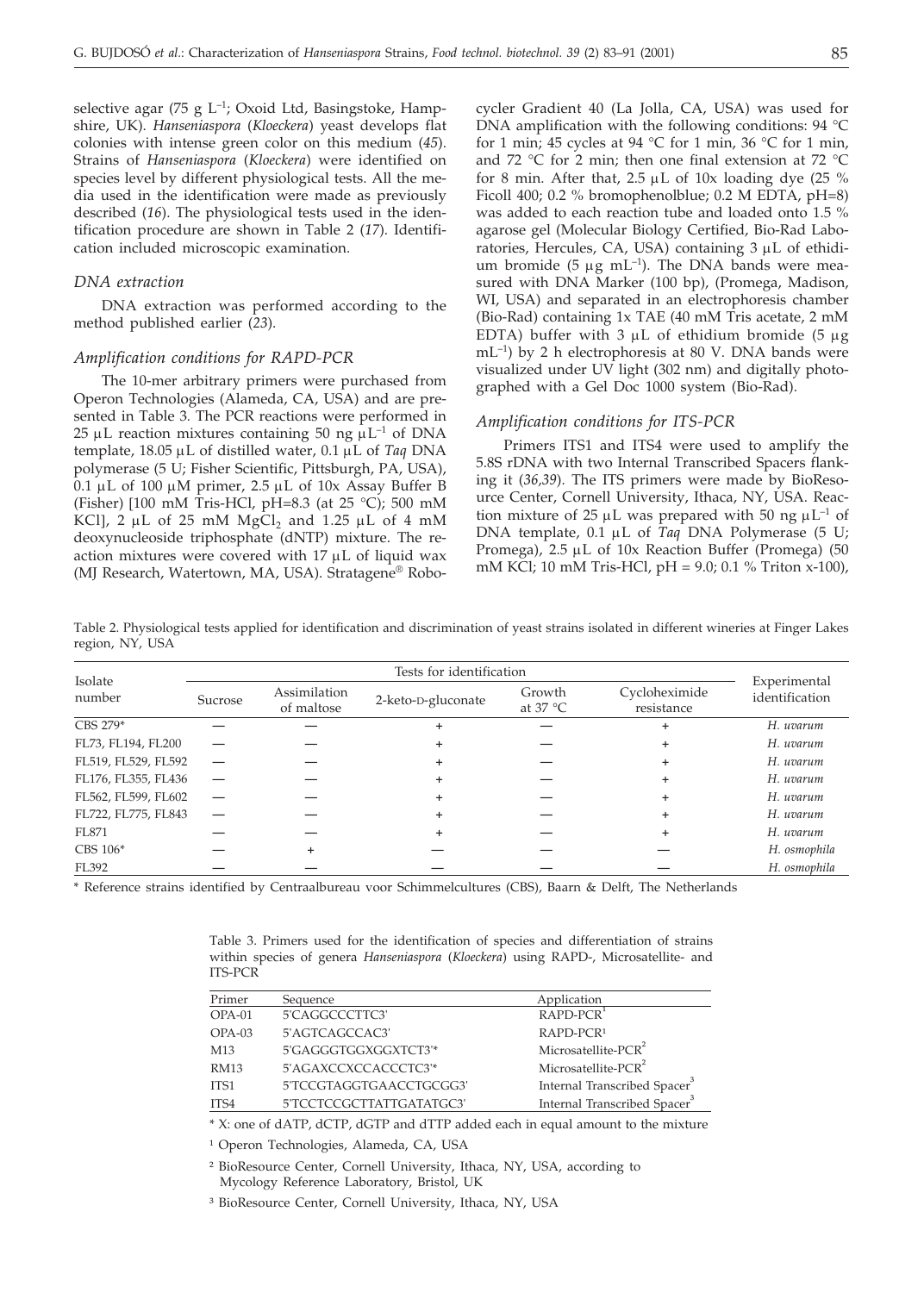$2 \mu L$  of 25 mM MgCl<sub>2</sub>, 0.1  $\mu L$  100  $\mu$ M each of primers ITS1 and ITS4,  $1.25 \mu L$  of 4 mM deoxynucleoside triphosphate mixture and  $17.95 \mu L$  of distilled water. Amplification reactions were performed with Robo-Cycler® Gradient 40 Temperature Cycler under the following conditions: 95 °C for 1 min; 30 cycles at 95 °C for 1 min, 61 °C for 2 min, and 72 °C for 1 min; and one final extension at 72  $\degree$ C for 5 min. After that the procedure was the same as described for RAPD-PCR. DNA purification was done where necessary (*46*).

## *Restriction enzyme digestion*

Restriction endonuclease *Dde* I (Promega) was used to digest DNA fragments of yeasts amplified with ITS-PCR. In the reaction mixture the enzyme was used in concentration of 12 units  $\mu L^{-1}$ . The amount of digesting mixture was 30  $\mu$ L containing 5  $\mu$ L of DNA template,  $3 \mu L$  of  $10x$  buffer (enzyme type dependent),  $1.5$  $\mu$ L of BSA, 0.5  $\mu$ L of restriction enzyme (3–5 units  $\mu$ L<sup>-1</sup>) and  $20 \mu L$  of distilled water. The reaction mixture was placed on Thermolyne Dri-Bath (Sybron Corporation, Dubuque, IA, USA) at 37 °C for 2 h, then 3  $\mu$ L of loading dye (10x) were added to the tubes and pipetted into 2 % agarose gel (NuSieve 3:1, FMC, Rockland, ME, USA) containing 3  $\mu$ L ethidium bromide (5  $\mu$ g mL<sup>-1</sup>). The procedure described above was then used.

## *Microsatellite-PCR*

In the amplification reactions, the microsatellite oligonucleotide primers (M13, RM13) used, listed in Table 3, were made by BioResource Center, Cornell University, Ithaca, NY, USA; according to Mycology Reference Laboratory, Bristol Public Health Laboratory, Bristol, UK. The reaction mixture contained 1  $\mu$ L 50 ng  $\mu$ L<sup>-1</sup> of DNA template, 0.1 μL of *Taq* DNA polymerase (5 U; Promega),  $2.5 \mu L$  of  $10x$  Reaction Buffer (Promega) (50 mM KCl; 10 mM Tris-HCl, pH = 9,0; 0.1 % Triton x-100),  $2 \mu L$  of 25 mM MgCl<sub>2</sub>, 0.1  $\mu L$  of 100  $\mu$ M primer, 1.25  $\mu L$ of 4 mM deoxynucleoside triphosphate mixture and  $18.05$   $\mu$ L of distilled water. The amplification of DNA was performed in a RoboCycler® Gradient 40 Temperature Cycler with the following amplification conditions: 94 °C for 3 min, 40 cycles of 94 °C for 30 s, 45 °C for 1 min 20 s, 72 °C for 2 min 20 s, and a final extension at 72 °C for 7 min. The procedure used was the same as that used for RAPD-PCR.

## *Assessment of the relationship between H. uvarum strains*

Presence or absence of the corresponding bands was recorded for each of the 17 yeast strains, and a Jaccardian similarity matrix was calculated between any two strains (*47*). Mutual presence of a band is scored as unity, while presence in one strain and absence in the other is scored as zero. Mutual absence is ignored. Summation of these scores and division by the number of scored bands results in Jaccard's coefficient of similarity between two strains.

#### **Results**

#### *Characterization by physiological tests*

At the outset several yeast strains were isolated from different Finger Lakes wineries by the previously developed technique of simplified identification (*44*). Strains belonging to genera *Hanseniaspora* (*Kloeckera*) were isolated without difficulty using lysine and WL agar. Since there was no information previously available on *Hanseniaspora* (*Kloeckera*) strains originating from that region, it was decided to isolate yeasts from the first stages of fermentation of grape juice uninoculated with yeast strains. The goal was to characterize *Hanseniaspora* (*Kloeckera*) strains with experimental physiological tests and to compare these results with genotypic identification. Only one strain was selected from each winery, along with several different strains from spontaneously fermented grape juices obtained at Wagner Vineyards (Table 1). The identification was accomplished first by traditional physiological characterization as described above. The results are presented in Table 2. As can be seen, most of the isolated strains belonged to the species *H. uvarum* within genera *Hanseniaspora* (*Kloeckera*). There was no significant difference on the species level among yeast strains. Only one exception occurred with strain FL392, isolated at Fulkerson Winery from Baco Noir grape juice, that proved to be similar, but not identical to *H. osmophila* (CBS 106) type strain.

#### *Molecular analysis of Hanseniaspora strains*

Strains belonging to genera *Hanseniaspora* (*Kloeckera*) were subjected to diverse molecular methods for their characterization and to confirm the results of the classification completed by physiological experiments. The DNA extracted from these strains was first amplified by ITS-PCR using primers ITS1 and ITS4. It was then separated in agarose gel according to the fragments cut by restriction endonuclease *Dde* I (Fig. 1). This figure shows that the first 17 strains, including reference strain *H. uvarum* (CBS 279), had the same size bands, approximately 90 bp, 160 bp and 290 bp, distinguishable from the final two strains. In lane 18, the fragments of the reference strain *H. osmophila* (CBS 106) were separated, and in lane 19, the strain FL392 isolated at Fulkerson Winery, NY, USA.

In order to substantiate this result, genotypic identification and differentiation were also carried out by polymerase chain reaction (PCR) using microsatellite oligonucleotide primer M13 (Fig. 2). After the amplification of the DNA samples of the previous strains they were arranged on the agarose gel in the same order, so that comparisons with earlier results could be made. For the majority of the strains the same intense bands were recognized at sizes of approximately 396 bp, 690 bp and 1700 bp. For the two different strains DNA bands were identical. Strains were separated easily and unambiguously according to the size of their DNA fragments. They showed well-marked bands at sizes of approximately 700 bp, 1220 bp, 1500 bp and 1900 bp.

In order to verify the results of the previous experiment, the DNA of these strains was amplified by RAPD- -PCR using primer OPA-03 (Fig. 3), which discriminated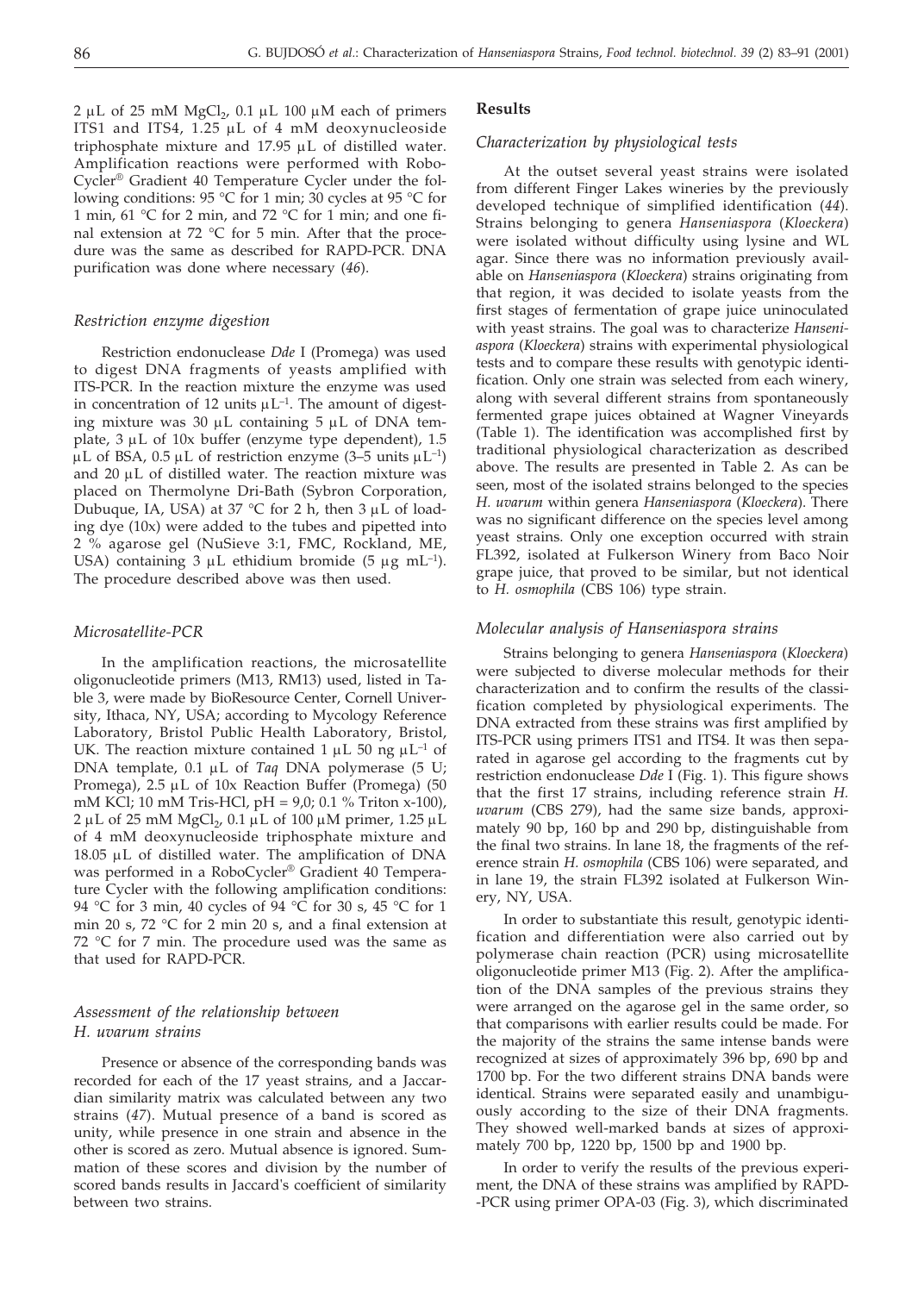

**Fig. 1. Restriction fragment length polymorphism of the region ITS1-5.8S-ITS2 rDNA amplified by PCR for species identification of** *Hanseniaspora* **(***Kloeckera***) revealed by digestion with** *Dde* **I restriction endonuclease;** reference strains CBS 106 and CBS 279 were purchased from Centraalbureau voor Schimmelcultures (CBS), Baarn & Delft, The Netherlands. Other strains were isolated in the Finger Lakes wine region, NY, USA. The strains that are underlined were isolated at the same winery (Wagner Vineyards, NY, USA). Lane M, DNA marker (100 bp); lane 1*, Hanseniaspora uvarum*, CBS 279; lane 2, *H. uvarum*, FL73; lane 3, *H. uvarum*, FL194; lane 4, *H. uvarum*, FL200; lane 5, *H. uvarum*, FL519; lane 6, *H. uvarum*, FL529; lane 7, *H. uvarum*, FL592; lane 8, *H. uvarum*, FL176; lane 9, *H. uvarum*, FL355; lane 10, *H. uvarum*, FL436; lane 11, *H. uvarum*, FL562; lane 12, *H. uvarum*, FL599; lane 13, *H. uvarum*, FL602; lane 14, *H. uvarum*, FL722; lane 15, *H. uvarum*, FL775, lane 16, *H. uvarum*, FL843; lane 17, *H. uvarum*, FL871; lane 18, *Hanseniaspora osmophila*, CBS 106; lane 19, *H. osmophila*, FL392



**Fig. 2. Amplification of genomic DNA of genera** *Hanseniaspora* **(***Kloeckera***) strains isolated at Finger Lakes wineries by PCR reaction using microsatellite primer M13;** reference strains CBS 106 and CBS 279 were purchased from Centraalbureau voor Schimmelcultures (CBS), Baarn & Delft, The Netherlands. The strains that are underlined were isolated at the same winery (Wagner Vineyards, NY, USA). Lane M, DNA marker; lane 1, *Hanseniaspora uvarum*, CBS 279; lane 2, *H. uvarum*, FL73; lane 3, *H. uvarum*, FL194; lane 4, *H. uvarum*, FL200; lane 5, *H. uvarum*, FL519; lane 6, *H. uvarum*, FL529; lane 7, *H. uvarum*, FL592; lane 8, *H. uvarum*, FL176; lane 9, *H. uvarum*, FL355; lane 10, *H. uvarum*, FL436; lane 11, *H. uvarum*, FL562; lane 12, *H. uvarum*, FL599; lane 13, *H. uvarum*, FL602; lane 14, *H. uvarum*, FL722; lane 15, *H. uvarum*, FL775, lane 16, *H. uvarum*, FL843; lane 17, *H. uvarum*, FL871; lane 18*, Hanseniaspora osmophila*, CBS 106; lane 19, *H. osmophila*, FL392; lane nc, negative control

between species *H. uvarum* and *H. osmophila* with the same result as the previous techniques, and also differentiated the strains within species *H. uvarum*. Bands were clearly recognizable and easily distinguished between cultures. In order to confirm the result of primer OPA-03 and to differentiate those strains classified under species *H. uvarum*, further examination was undertaken to determine if other primer(s) could achieve ac-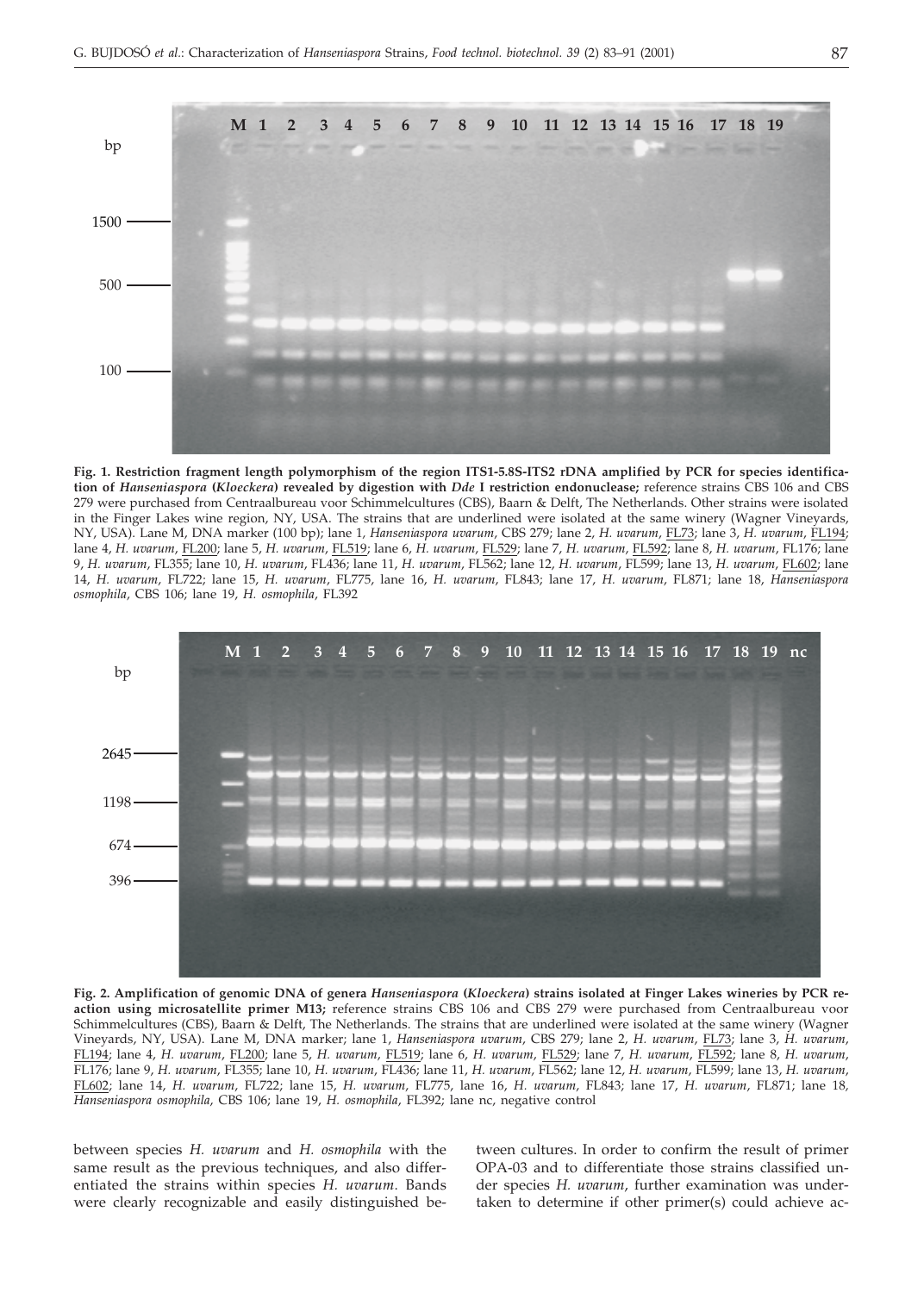**Fig. 3. PCR fingerprints with primer OPA-03 for the differentiation of the species of** *Hanseniaspora* **(***Kloeckera***);** reference strains CBS 106 and CBS 279 were purchased from Centraalbureau voor Schimmelcultures (CBS), Baarn & Delft, The Netherlands. The additional strains were isolated at Finger Lakes region, NY, USA. The strains that are underlined were isolated at the same winery (Wagner Vineyards, NY, USA). Lane M, DNA marker; lane 1, *Hanseniaspora uvarum*, CBS 279; lane 2, *H. uvarum*, FL73; lane 3, *H. uvarum*, FL194; lane 4, *H. uvarum*, FL200; lane 5, *H. uvarum*, FL519; lane 6, *H. uvarum*, FL529; lane 7, *H. uvarum*, FL592; lane 8, *H. uvarum*, FL176; lane 9, *H. uvarum*, FL355; lane 10, *H. uvarum*, FL436; lane 11, *H. uvarum*, FL562; lane 12, *H. uvarum*, FL599; lane 13, *H. uvarum*, FL602; lane 14, *H. uvarum*, FL722; lane 15, *H. uvarum*, FL775; lane 16, *H. uvarum*, FL843; lane 17, *H. uvarum*, FL871; lane 18, *Hanseniaspora osmophila*, CBS 106; lane 19, *H. osmophila*, FL392; lane nc, negative control

ceptable separation. To this end, the isolated DNA of strains of *H. uvarum* was amplified by microsatellite primer RM13 (Fig. 4). Bands were intense, clearly recognizable and easily distinguished from each other. In addition, DNA of *H. uvarum* was amplified by RAPD-PCR using primer OPA-01 (Fig. 5), which provided another kind of differentiation of strains of *H. uvarum*. The bands were clear, intense, and distinctly separated, making it possible to continue further research on a particular strain belonging to the same species where necessary.

The resulting relationships between the different *H. uvarum* strains based on the patterns of RAPD-PCR amplified with primer OPA-01 are displayed in the dendrogram using average linkage clustering (Fig. 6). It is remarkable that even within one-winery strains belonging to species *H. uvarum* there was a considerable level of diversity among the fragments amplified by primer OPA-01.

### **Discussion**

During this research several yeast strains were isolated from wineries surrounding the Finger Lakes in New York State, USA. Strains of *Hanseniaspora* (*Kloeckera*) randomly picked at a given winery, and several at Wagner Vineyards from a variety of uninoculated fermenting grape juices were monitored by diverse techniques. 17 strains of *Hanseniaspora* (*Kloeckera*) from 11 different wineries in the Finger Lakes region were isolated and identified using the method described earlier (*44*), which was developed to isolate and identify the species of *Hanseniaspora* (*Kloeckera*) from fermenting must and juice by traditional and molecular techniques.

All of the strains were identified as *H. uvarum* except one, which was identified as *H. osmophila*, which could not be identified unambiguously by physiological tests. Other researchers have already noted the unreliability of traditional methods applied solely for identification (*18,23*). There was dissimilarity between the reference strain and the isolated strain belonging to the same species. Reference strain CBS 106 could utilize maltose, but the isolated strain FL392 could not. Thus, results of molecular techniques had also to be considered. Searching the database of CBS type strains for *H. osmophila*, no strain with negative assimilation of maltose was discovered, nor was there any reference to this feature in relevant sources. However, this result was confirmed by different fingerprinting techniques. Therefore it is recommended for consideration that maltose assimilation within *H. osmophila* could be variable. More strains belonging to species *H. osmophila* must be scrutinized by both physiological and different molecular methods in order to confirm this interpretation. Regarding these conclusions: it is notable that the strains of *H. uvarum* within genera *Hanseniaspora* (*Kloeckera*) were prevalent in samples isolated randomly in the Finger Lakes region.

These strains identified by physiological tests were also subjected to several genotypic methods. Certain molecular techniques were applied earlier for the genomic identification and differentiation of *Hanseniaspora* (*Kloeckera*) strains (*44*). Since there was difficulty in the identification of strain FL392 by physiological tests, it was necessary to employ different molecular methods. Another reason for using these methods was to verify the results of this experimental characterization. The results obtained by restriction enzyme *Dde* I matched

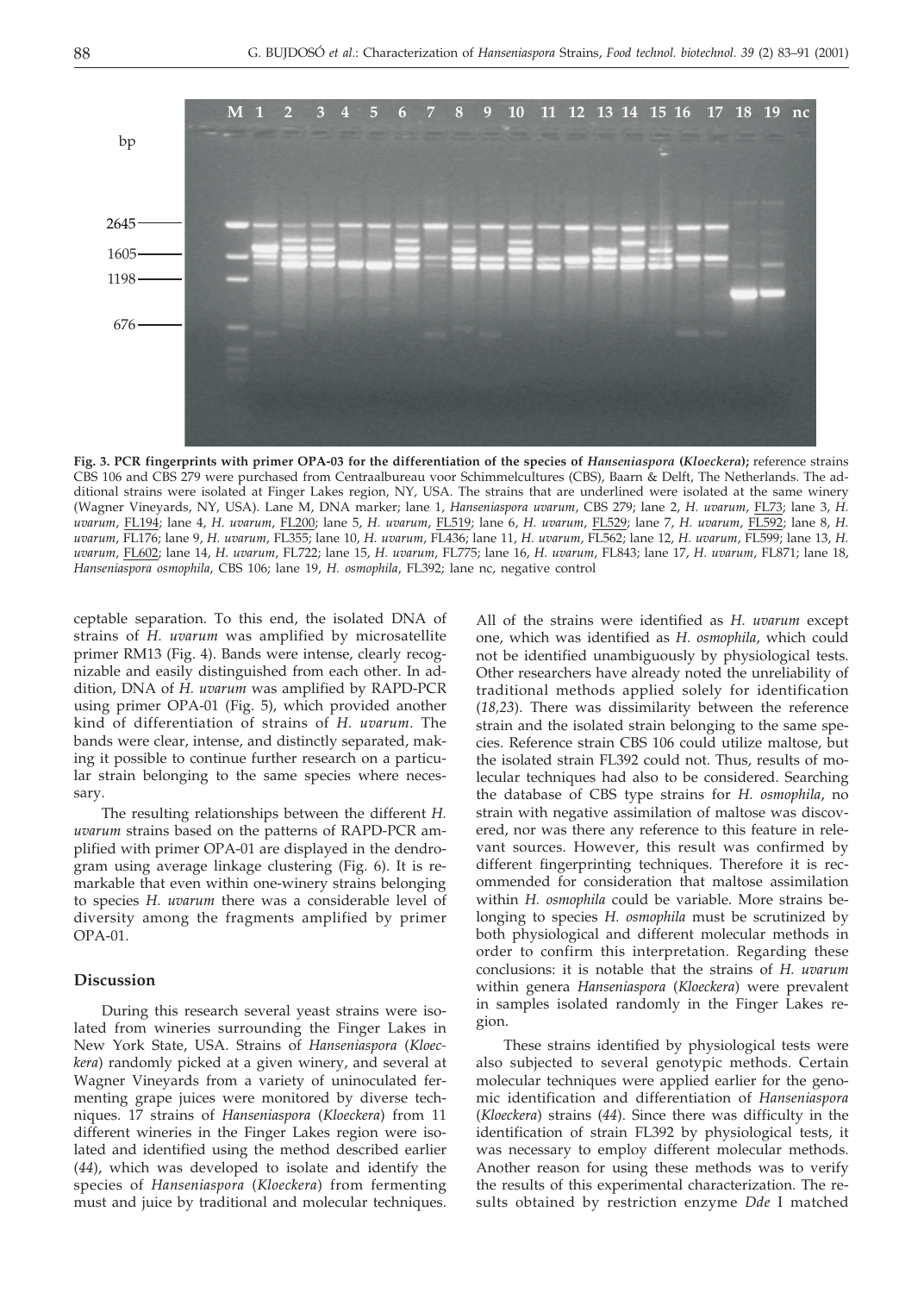

**Fig. 4. RAPD-PCR band patterns of strains of** *Hanseniaspora uvarum* **were isolated at Finger Lakes wineries using microsatellite primer RM13;** reference strain CBS 279 was purchased from Centraalbureau voor Schimmelcultures (CBS), Baarn & Delft, The Netherlands. The strains that are underlined were isolated at the same winery (Wagner Vineyards, NY, USA). Lane M, DNA marker; lane 1, *Hanseniaspora uvarum*, CBS 279; lane 2, *H. uvarum*, FL73; lane 3*, H. uvarum*, FL194; lane 4, *H. uvarum*, FL200; lane 5, *H. uvarum*, FL519; lane 6, *H. uvarum*, FL529; lane 7, *H. uvarum*, FL592; lane 8, *H. uvarum*, FL176; lane 9, *H. uvarum*, FL355; lane 10, *H. uvarum*, FL436; lane 11, *H. uvarum*, FL562; lane 12, *H. uvarum*, FL599; lane 13, *H. uvarum*, FL602; lane 14, *H. uvarum*, FL722; lane 15, *H. uvarum*, FL775; lane 16, *H. uvarum*, FL843; lane 17, *H. uvarum*, FL871, lane nc, negative control



**Fig. 5. DNA bands polymorphism for strains of** *Hanseniaspora uvarum* **isolated at Finger Lakes region, NY, USA, primed with OPA-01;** reference strain CBS 279 was purchased from Centraalbureau voor Schimmelcultures (CBS), Baarn & Delft, The Netherlands. The strains that are underlined were isolated at the same winery (Wagner Vineyards, NY, USA). Lane M, DNA marker, lane 1, *Hanseniaspora uvarum*, CBS 279; lane 2, *H. uvarum*, FL73; lane 3, *H. uvarum*, FL194; lane 4, *H. uvarum*, FL200; lane 5, *H. uvarum*, FL519; lane 6, *H. uvarum*, FL529; lane 7, *H. uvarum*, FL592; lane 8, *H. uvarum*, FL176; lane 9, *H. uvarum*, FL355; lane 10*, H. uvarum*, FL436; lane 11, *H. uvarum*, FL562; lane 12, *H. uvarum*, FL599; lane 13, *H. uvarum*, FL602; lane 14, *H. uvarum*, FL722; lane 15, *H. uvarum*, FL775; lane 16, *H. uvarum*, FL843, lane 17, *H. uvarum*, FL871; lane nc, negative control

those of other researchers (*43*), although they did not report all the differences for the six species within these genera using the same enzyme. There were, however, other scientists who were able to discriminate these species by restriction enzymes, although they employed different ones (*41,42*). The primers used to separate at intra-species level turned out to be very reliable, and useful for the discrimination of those strains. Repeating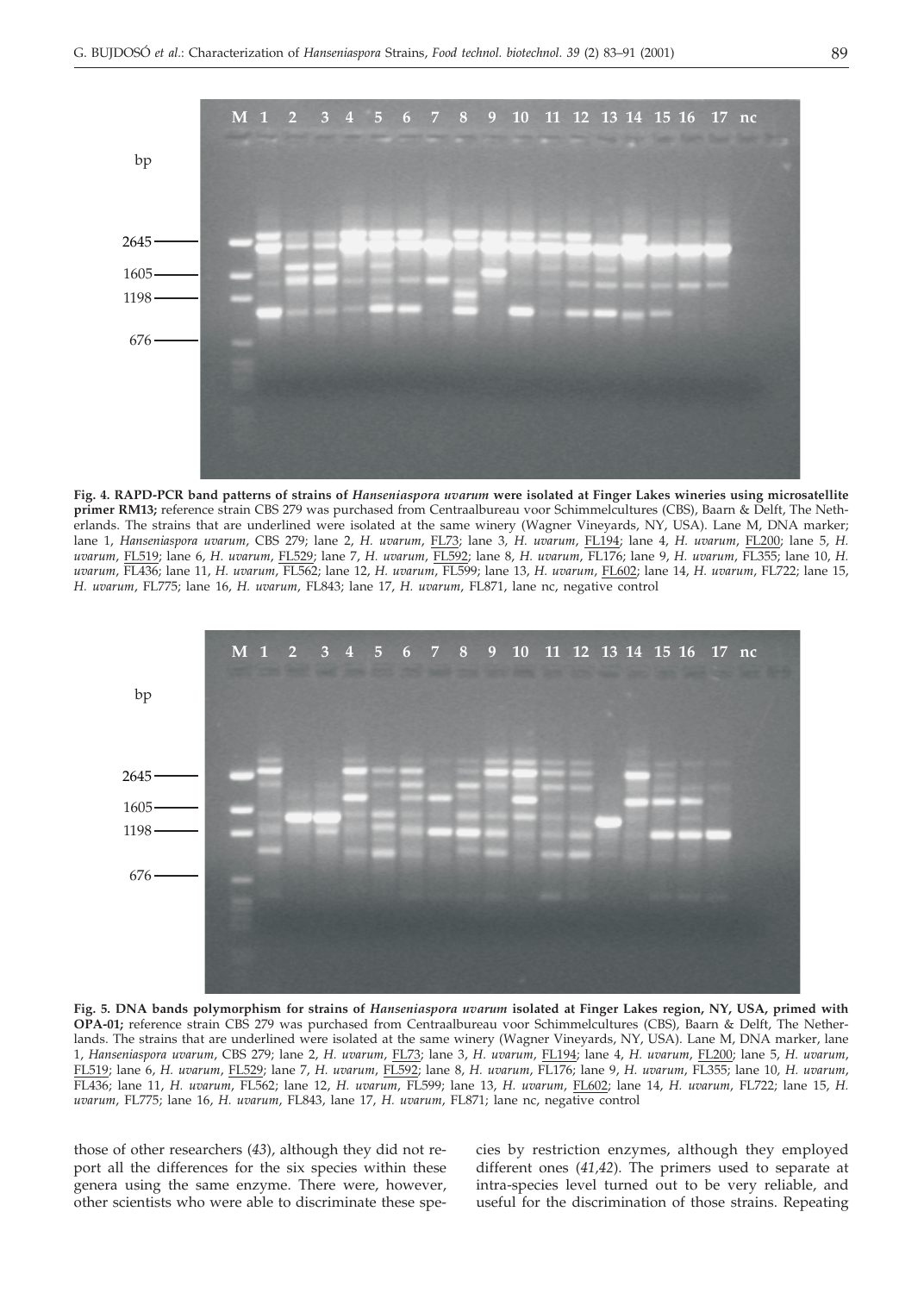

**Fig. 6. Dendrogram based on the linkage clustering of Jaccardian similarity matrix constructed by the pattern of RAPD- -PCR amplified with primer OPA-01;** reference strain, *Hanseniaspora uvarum*, coded CBS 279 was purchased from Centraalbureau voor Schimmelcultures (CBS), Baarn & Delft, The Netherlands. The rest of the strains were isolated at Finger Lakes wineries and classified to species *Hanseniaspora uvarum* with physiological tests, RFLP and RAPD-PCR at Cornell University, New York State Agricultural Experiment Station, Wine Research Program, USA. The strains that are framed were isolated at the same winery (Wagner Vineyards, NY, USA) from different fermenting juice samples (Table 1)

the separation DNA fingerprinting profiles showed uniformity. Hence, this result provided the capability to differentiate a particular strain within *H. uvarum* by using physiological and molecular biological methods combined where required.

In conclusion, it was found that while results of physiological tests for experimental identification of species within *Hanseniaspora* (*Kloeckera*) were inconsistent, molecular techniques allowed for reliable discrimination on both species and strain levels.

#### *Acknowledgements*

We are grateful to Dr. Jürg Gafner, Dr. Carl E. Shively and Dr. Tibor Deák for their very helpful comments and suggestions in this study. This work was supported by the Fulbright Program, funds from New York Wine and Grape Foundation, US Federal State Funds, and Lallemand Inc.

#### **References**

- *1.* J. Hugh: North America. In: *The World Atlas of Wine*, Simon & Schuster, New York (1994) pp. 250–275.
- *2.* J. Robinson: New York. In: *The Oxford Companion to Wine*, Oxford University Press, Oxford (1994) pp. 668–669.
- *3.* G. H. Fleet, G. M. Heard: Yeasts-Growth During Fermentation. In: *Wine Microbiology and Biotechnology*, G. H. Fleet (Ed.), Harwood Academic Publishers, Chur (1993) pp. 27–54.
- *4.* M. A. Amerine, M. S. Berg, R. E. Kunkee, C. S. Ough, V. L. Singleton, A. D. Webb: *The Technology of Wine Making*, AVI Publishing Company, Westport (1980).
- *5.* S. Lafon-Lafourcade: Wine and Brandy. In: *Biotechnology*, H. H. Rehm, G. Reed (Eds.), Verlag Chemie, Weinheim (1983) pp. 81–163.
- *6.* G. Rosini, *J. Gen. Appl. Microbiol. 30* (1984) 249.
- *7.* I. Pardo, M. J. García, M. Zúñiga, F. Uruburu, *Appl. Environ. Microbiol. 55* (1989) 539.
- *8.* A. Martini, A. Vaughan-Martini: Grape Must Fermentation: Past and Present. In: *Yeast Technology*, J. F. T. Spencer, D. M. Spencer (Eds.), Springer-Verlag, Berlin (1990) pp. 105–123.
- *9.* J. Gafner, M. Schütz (Eds.), *Proceedings of the 23rd Annual New York Wine Industry Workshop*, Geneva, USA (1994) pp. 9–18.
- *10.* A. Querol, E. Barrio, D. Ramón, *Int. J. Food Microbiol. 21* (1994) 315.
- *11.* T. Henick-Kling, W. Edinger, P. Monk, *J. Appl. Microbiol. 84* (1998) 865.
- *12.* T. Deák, L. R. Beuchat, *J. Food Prot. 50* (1987) 243.
- *13.* G. M. Heard, G. H. Fleet, *J. Appl. Bacteriol. 68* (1990) 447.
- *14.* T. Deák, *Int. J. Food Microbiol. 19* (1993) 15.
- *15.* W. Praphailong, M. Van Gestel, G. H. Fleet, G. M. Heard, *Lett. Appl. Microbiol. 24* (1997) 455.
- *16.* N. J. W. Kreger van Rij: *The Yeasts: A Taxonomic Study*, Elsevier Science Publishers, Amsterdam (1984).
- *17.* J. A. Barnett, R. W. Payne, D. Yarrow: *Yeasts: Characteristics and Identification*, Cambridge University Press, Cambridge (1983).
- *18.* H. Rohm, F. Lechner, *Appl. Environ. Microbiol. 56* (1990) 1290.
- *19.* H. Rohm, F. Lechner, M. Lehner, *Int. J. Food Microbiol. 11* (1990) 215.
- *20.* T. Török, A. D. King, *Appl. Environ. Microbiol. 57* (1991) 1207.
- *21.* M. M. Baleiras Couto, J. M. B. M. van der Vossen, H. Hofstra, J. H. J. Huis in't Veld, *Int. J. Food Microbiol. 24* (1994) 249.
- *22.* C. M. Egli, W. D. Edinger, C. M. Mitrakul, T. Henick-Kling, *J. Appl. Microbiol. 85* (1998) 779.
- *23.* C. M. Mitrakul, T. Henick-Kling, C. M. Egli, *Food Microbiol. 16* (1999) 3.
- *24.* G. Rosini, F. Federici, A. E. Vaughan, A. Martini, *Eur. J. Appl. Microbiol. Biotechnol. 15* (1982) 188.
- *25.* A. Vaughan Martini, C. P. Kurtzman, *Int. J. Syst. Bacteriol. 35* (1985) 508.
- *26.* A. V. Martini, *Syst. Appl. Microbiol. 12* (1989) 179.
- *27.* M. Schütz, J. Gafner, *J. Appl. Bacteriol. 75* (1993) 551.
- *28.* T. Török, D. Rockhold, A. D. King, *Int. J. Food Microbiol. 19* (1993) 63.
- *29.* T. Boekhout, C. P. Kurtzman, K. O'Donnell, M. T. Smith, *Int. J. Syst. Bacteriol. 44* (1994) 781.
- *30.* G. Cardinali, A. Martini, *Int. J. Syst. Bacteriol. 44* (1994) 791.
- *31.* M. Schütz, J. Gafner, *Lett. Appl. Microbiol. 19* (1994) 253.
- *32.* E. Lieckfeldt, W. Meyer, T. Börner, *J. Basic Microbiol. 33* (1993) 413.